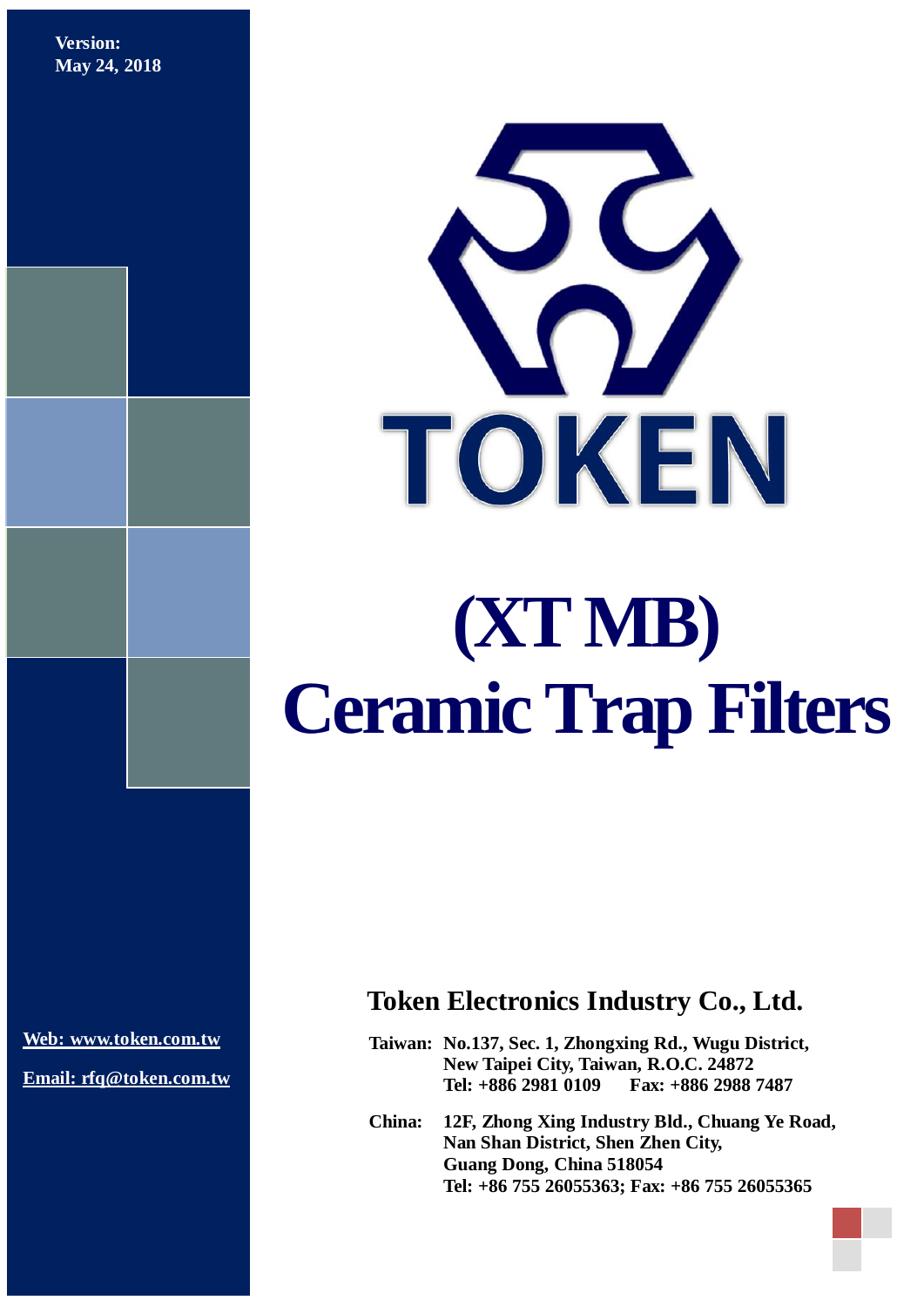

### **Product Introduction**

## **Token (XT MB) for TV/VCR Stage is Murata Trap Filters TPS MB Compatible.**

#### **(XT MB) Trap Filter Quick Selection :**

- $\bullet$  Dimensions (Unit: mm): 10.0 max  $\times$  8.0 max  $\times$  4.0 max.
- $\bullet$  XT3.58MB Cener Frequency f<sub>0</sub>:3.580MHz; 25db min @f<sub>0</sub>; 40(kHz)min@25dB Att BW
- $\bullet$  XT4.43MB Cener Frequency f<sub>0</sub>:4.430MHz; 30db min @f<sub>0</sub>; 50(kHz)min@30dB Att BW
- $\bullet$  XT4.5MB Cener Frequency f<sub>0</sub>:4.500MHz; 35db min @f<sub>0</sub>; 70(kHz)min@30dB Att BW
- $\bullet$  XT5.5MB Cener Frequency f<sub>0</sub>:5.500MHz; 35db min @f<sub>0</sub>; 90(kHz)min@30dB Att BW
- $\bullet$  XT5.74MB Cener Frequency f<sub>0</sub>:5.742MHz; 35db min @f<sub>0</sub>; 90(kHz)min@30dB Att BW
- $\bullet$  XT6.5MB Cener Frequency f<sub>0</sub>:6.500MHz; 35db min @f<sub>0</sub>; 90(kHz)min@30dB Att BW

Token Trap is employing piezoelectric technology's mechanical resonance, it is almost unaffected by the surrounding circuits, and its characteristics do not deviate when it is implanted in the printed circuit and no adjustment is required.

Utilize Token special piezoelectric materials, Token trap filters has a high Q compared with IFT and a high selectivity is obtained. It also has a remarkable frequency temperature coefficient, high selectivity and high stability.



In TV set, video signal is used in picture amplitude circuit after

video signal detection block, ceramic resonator is inserting here and trap circuit is formed in order to eliminate sound signal involved in video signal.

Token (XT MB) Series are band reject type used for video and sound IF attenuation. The 3 terminal XT MB Series contains 2 elements on one substrate for additional attenuation. XT MB Series can be used in the sound IF of CATV/VCR receivers.

The (XT MB) series is lead-free and RoHS compliant. Token will also produce devices outside these specifications to meet specific customer requirements, contact us with your specific needs. For more information, please link to Token official website ["Ceramic Trap Filters"](http://www.token.com.tw/ceramic-trap/index.html).

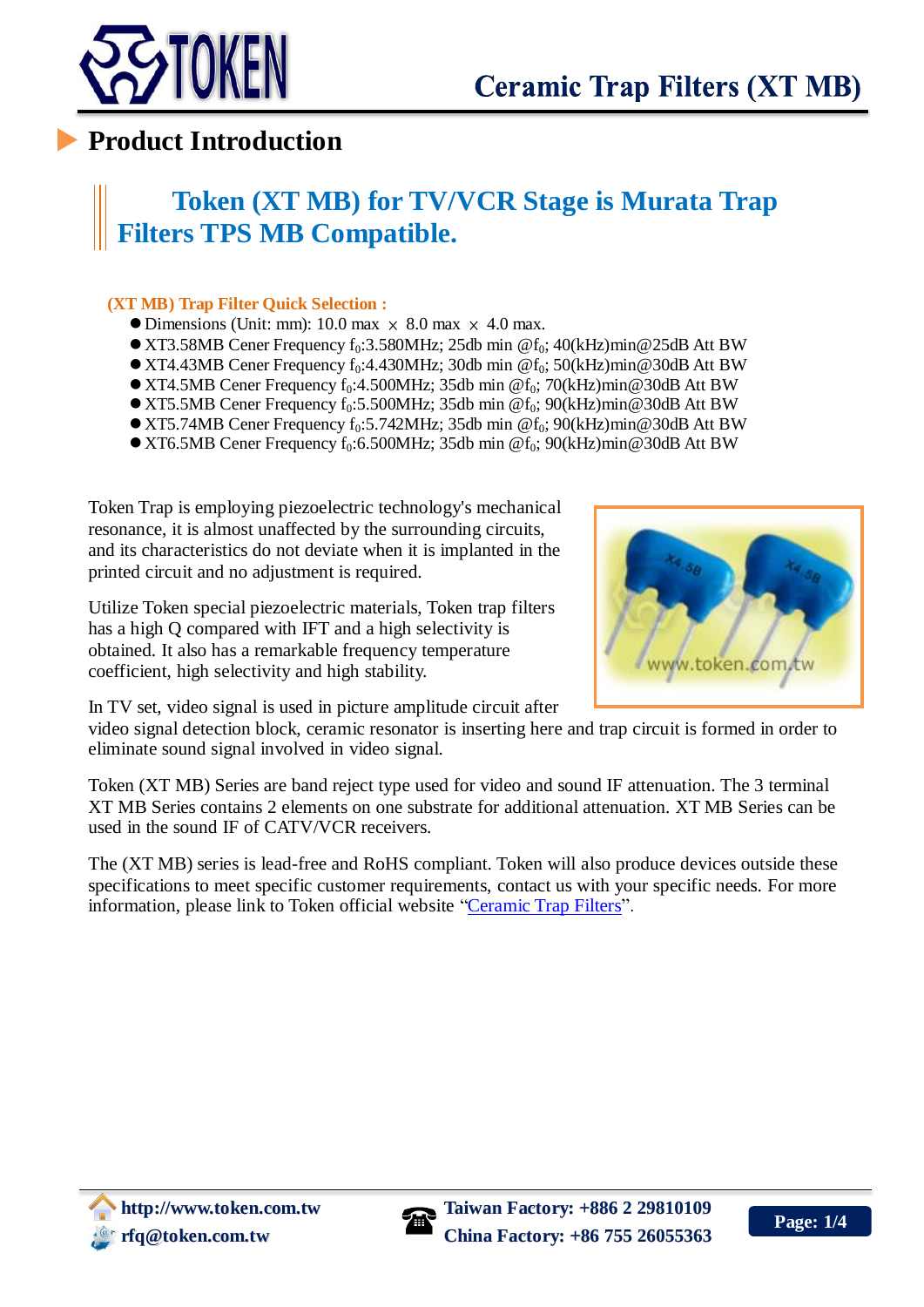

## **Dimensions**

#### **Dimensions (Unit: mm) (XT MB)**



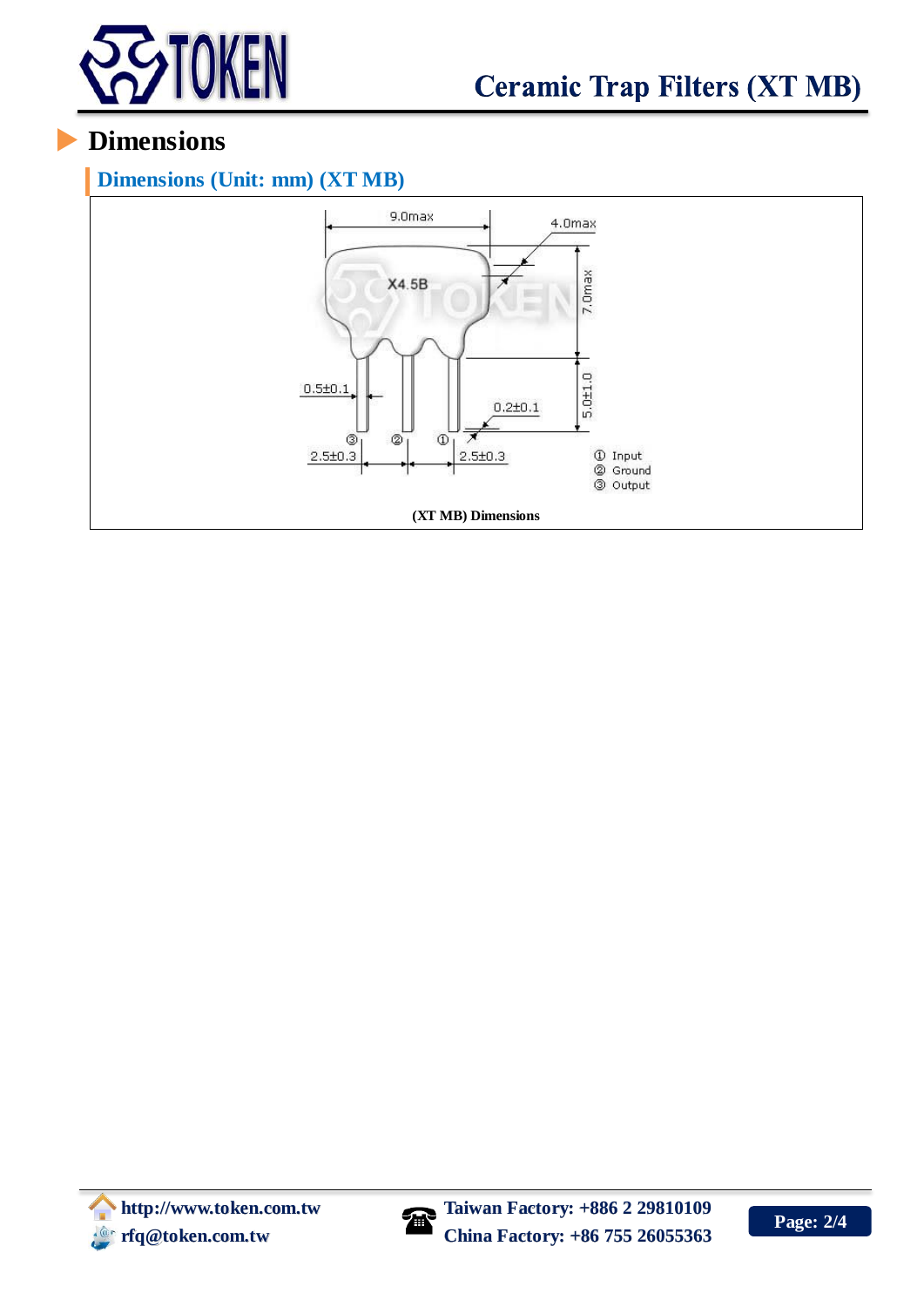

## **Characteristics**

### **Characteristics (XT MB)**

| <b>Part Number</b>                                                                                                                                                                                                                                | <b>Center Frequency</b><br>(fo1)(MHz) | <b>Attenuation (at</b><br>$f(0)(dB)$ min | <b>30dB Attenuation BW</b><br>$(fo1)(kHz)$ min |
|---------------------------------------------------------------------------------------------------------------------------------------------------------------------------------------------------------------------------------------------------|---------------------------------------|------------------------------------------|------------------------------------------------|
| <b>XT3.58MB</b>                                                                                                                                                                                                                                   | 3.580                                 | 25                                       | 40(25dB Att.BW)                                |
| <b>XT4.43MB</b>                                                                                                                                                                                                                                   | 4.430                                 | 30                                       | 50                                             |
| <b>XT4.5MB</b>                                                                                                                                                                                                                                    | 4.500                                 | 35                                       | 70                                             |
| <b>XT5.5MB</b>                                                                                                                                                                                                                                    | 5.500                                 | 35                                       | 90                                             |
| <b>XT5.74MB</b>                                                                                                                                                                                                                                   | 5.742                                 | 35                                       | 90                                             |
| <b>XT6.5MB</b>                                                                                                                                                                                                                                    | 6.500                                 | 35                                       | 90                                             |
| XT4.5MB<br>0<br>10 <sup>°</sup><br>Attenuation (dB)<br>$20\,$<br>30 <sub>2</sub><br>40<br>50<br>60<br>5.00<br>4.25<br>4.75<br>4.50<br>4.00<br>Frequency (MHz)<br>(XT MB) Characteristics<br>The level of 1MHz shell be mode for a reference (0dD) |                                       |                                          |                                                |

**The level at 1MHz shall be made for a reference (0dB).**